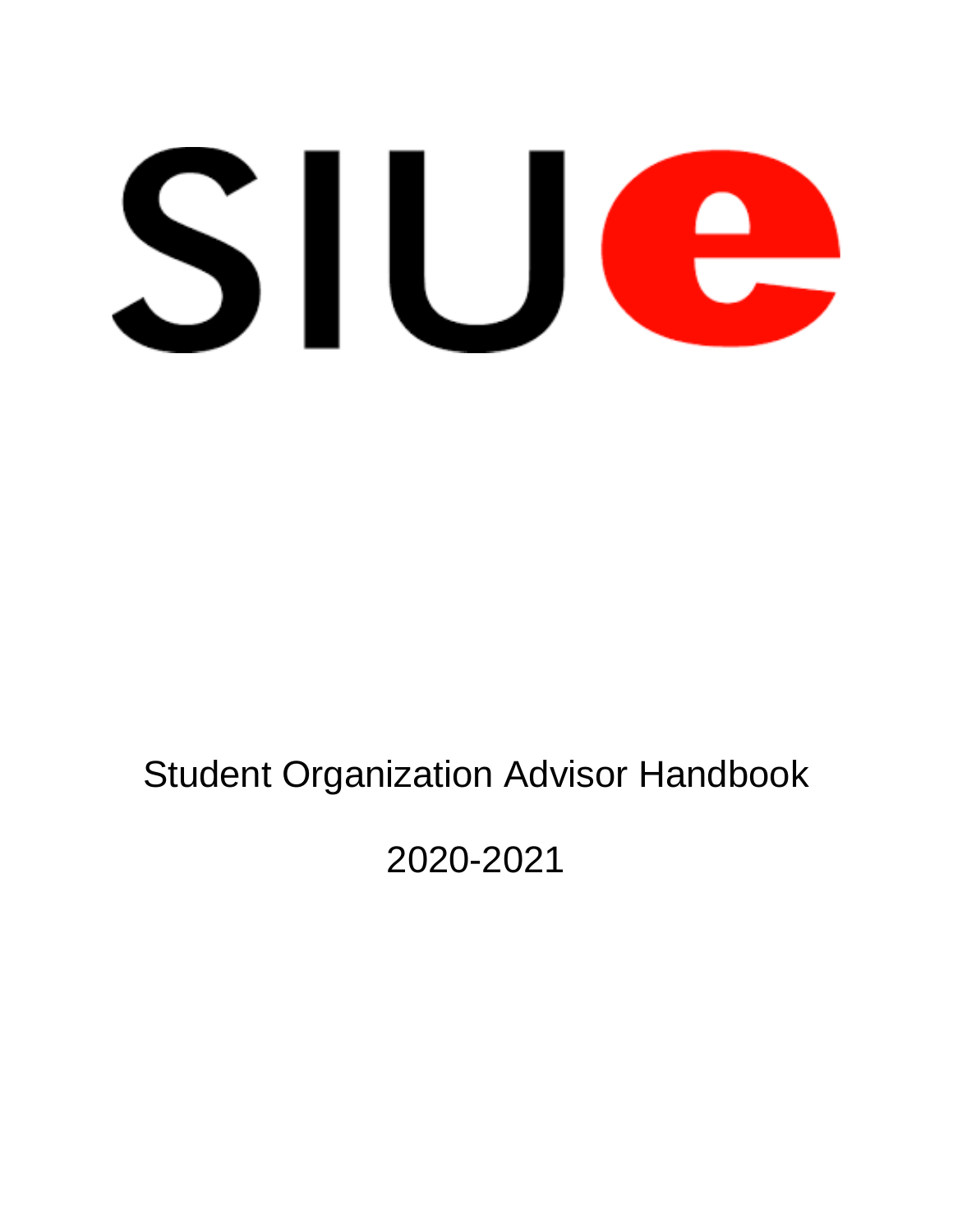## **Table of Contents**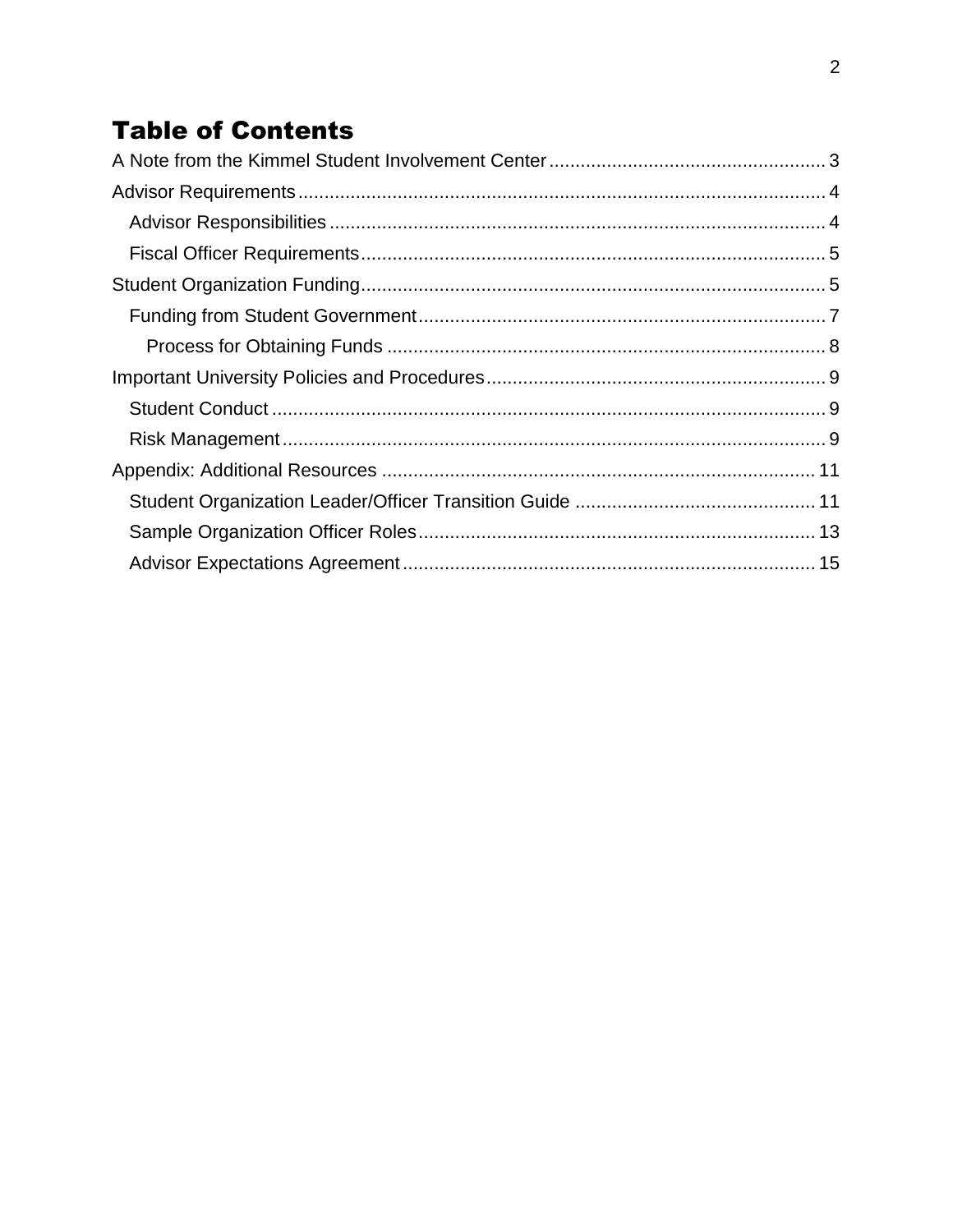## <span id="page-2-0"></span>A Note from the Kimmel Student Involvement Center

Welcome to the wonderful world of student organization advising! You have made a very important commitment to the development and growth of our student organizations, and the Kimmel Student Involvement Center appreciates you. Whether you are continuing in this role or just beginning, you are providing a valuable service to the organization and you will make a significant difference for the students. By agreeing to serve as advisor, you have demonstrated a commitment toward the total development of students, and we appreciate your willingness to accept this role.

It is an honor to be selected by the students as an advisor; it indicates the students' respect and trust for you. This position can be tremendously rewarding for both you and the organization.

An effective advisor is a crucial link in an organization's success. Advisors act as role models to students and provide a vital link between students and the faculty and staff. Advisors provide continuity and a voice of experience to the organization. As an Advisor, you serve as an integral part of the student experience and can impact the growth of students in many ways. The position also provides an opportunity to offer advice, be in contact with students outside of the regular working environment, and be involved in campus life.

A strong advisor can make a difference in the life of a student. This position can be challenging and fun; however, with the position also come several responsibilities. This document is designed to provide you with resources on how to be a successful advisor. If you find that you need more information on specific SIUE or Kimmel Student Involvement Center policies, please refer to the Student Organization Handbook.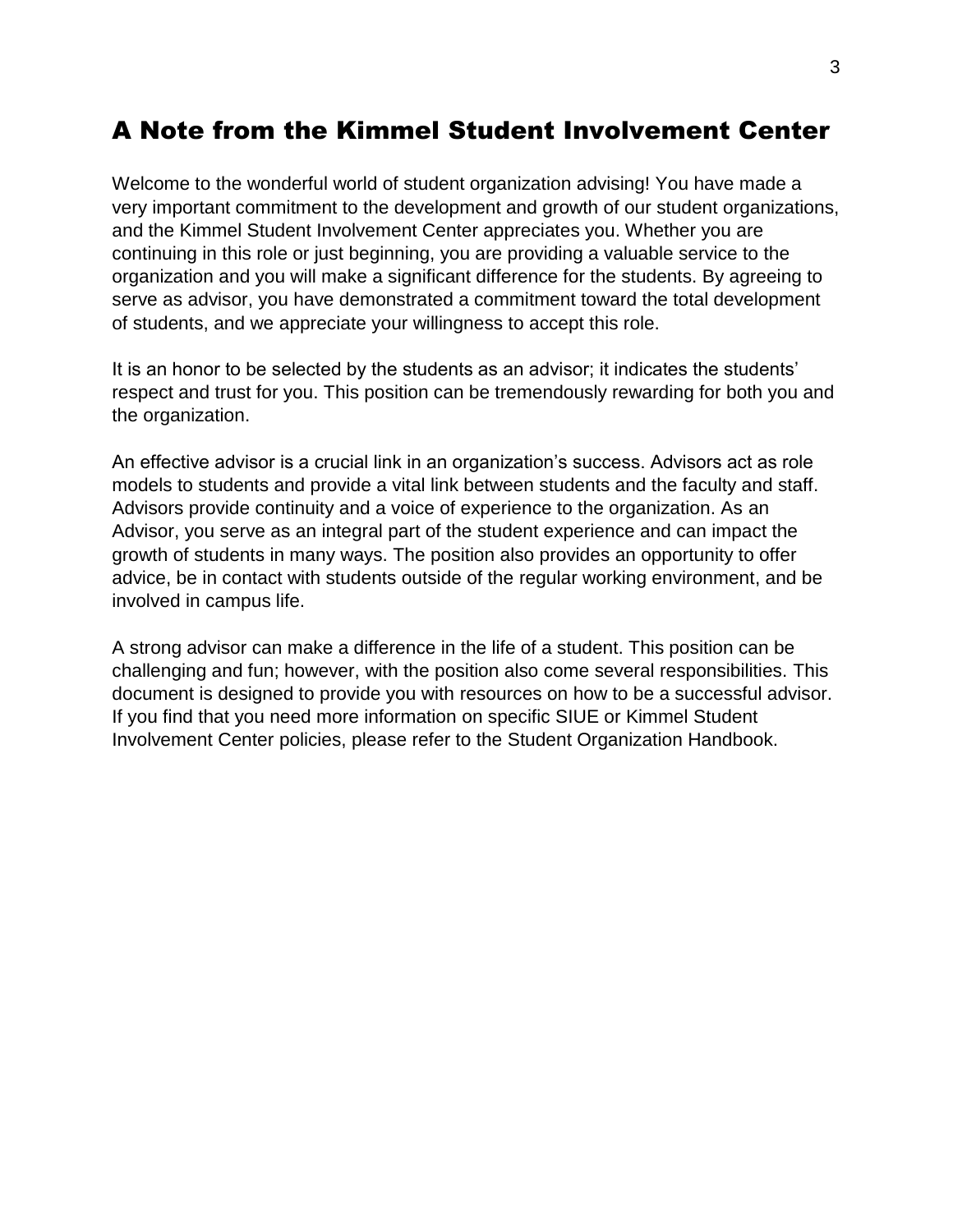## Advisor Requirements

<span id="page-3-0"></span>SIUE requires that all student organizations have approved advisors. All full time University employees are eligible to serve as advisors for student organizations. Graduate assistants and student employees are not allowed to serve as advisors or fiscal officers. Once an employee accepts the role and responsibility of advisor and/or fiscal officer for a student organization, the employee agrees to uphold the policies and procedures of the University as outlined by the Southern Illinois University Board of Trustees.

If an advisor no longer wishes to continue with the organization or leaves the University, the organization will be placed on probationary status until a new advisor has been identified. The president of the organization is responsible for notifying the Kimmel Student Involvement Center of any changes in advisor information.

### Advisor Responsibilities

<span id="page-3-1"></span>Each advisor perceives their relation to a student organization differently. Some advisors play very active roles by attending meetings, working with student officers, and assisting in program planning and development. Others maintain a more distant relationship to the organization. Advisors should be both accessible and interested in the functions of the student organizations.

An advisor accepts responsibility for keeping informed about activities of the organization and for advising officers of the organization on the appropriateness and general merits of policies and activities. However, advisors are not responsible for the actions or policies of student organizations; the students are solely responsible.

Some of the ways you can support your student organization as an advisor include:

- Attending meetings and functions of the organization,
- Acting as a source of general information regarding University policies and procedures,
- Encouraging organization members to assume responsibility for their actions and for the success of their programs,
- Being available to officers and members of the organization to share ideas about the activities of the organization,
- Overseeing financial transactions of the organization,
- Being familiar with the organization's history,
- Providing continuity,
- Assisting with new officer transition,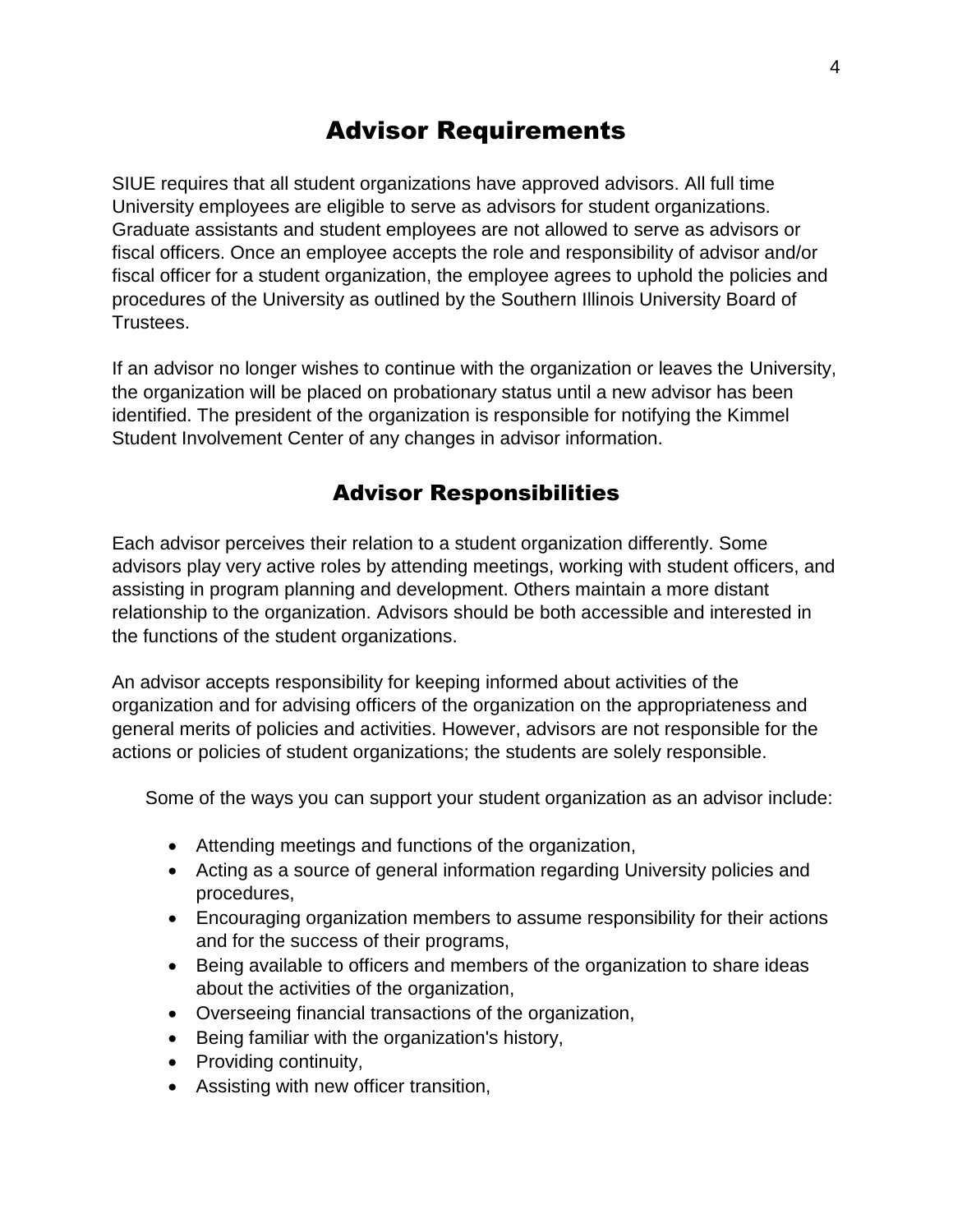- Assisting with the establishment of realistic goals,
- Ensuring organization operation sustainability
- Evaluating progress made toward goals

Organizations and advisors should openly discuss the advisor's role and establish reasonable expectations. Materials to assist in having these conversations are available in the Advisor Development section of this handbook.

## Fiscal Officer Requirements

<span id="page-4-0"></span>All student organizations are required to have a fiscal officer. Most of the time, the student organization's advisor also serves as the student organizations fiscal officer. Below are the requirements to become a fiscal officer:

- The fiscal officer must be a full time SIUE employee (not a graduate assistant or student employee.)
- Fiscal officers must sign an Attestation form and a Responsibility form in accordance with the Oracle Administrative Information System (AIS).
- Fiscal officers are recommended to attend Oracle training sessions (University Accounting) before a password is issued in order to access the AIS system for generation of a monthly statement.
- It is the fiscal officer's responsibility to be aware of the financial resources available in the account and to ensure that the account is not over committed. Fiscal irresponsibility will not be condoned. Commitments in excess of available funds will be returned to the fiscal officer.
- Acceptance of the fiscal officer responsibilities of an account includes responsibility for the personal property (inventory equipment) charged or to be charged to the account in addition to responsibility for the control of the financial resources of the account within the terms of the approved Account Request form. A current list of all personal property charged to the account may be secured by contacting the Property Control Section of the Administrative Accounting Office. When a change of Fiscal Officer occurs, it is important that the retiring officer verifies the existing inventory and "sign off" so that the incoming fiscal officer may establish the inventory for which the new fiscal officer is responsible. A copy of the Property Control Manual for fiscal officers is available from the Administrative Accounting Office—Property Control Section.

## Student Organization Funding

<span id="page-4-1"></span>An 8-account is the University's version of a personal savings/checking account for a Student Organization.

Student Organizations who do not currently have an 8-account and want to apply for one need to begin the process through the Kimmel Student Involvement Center. A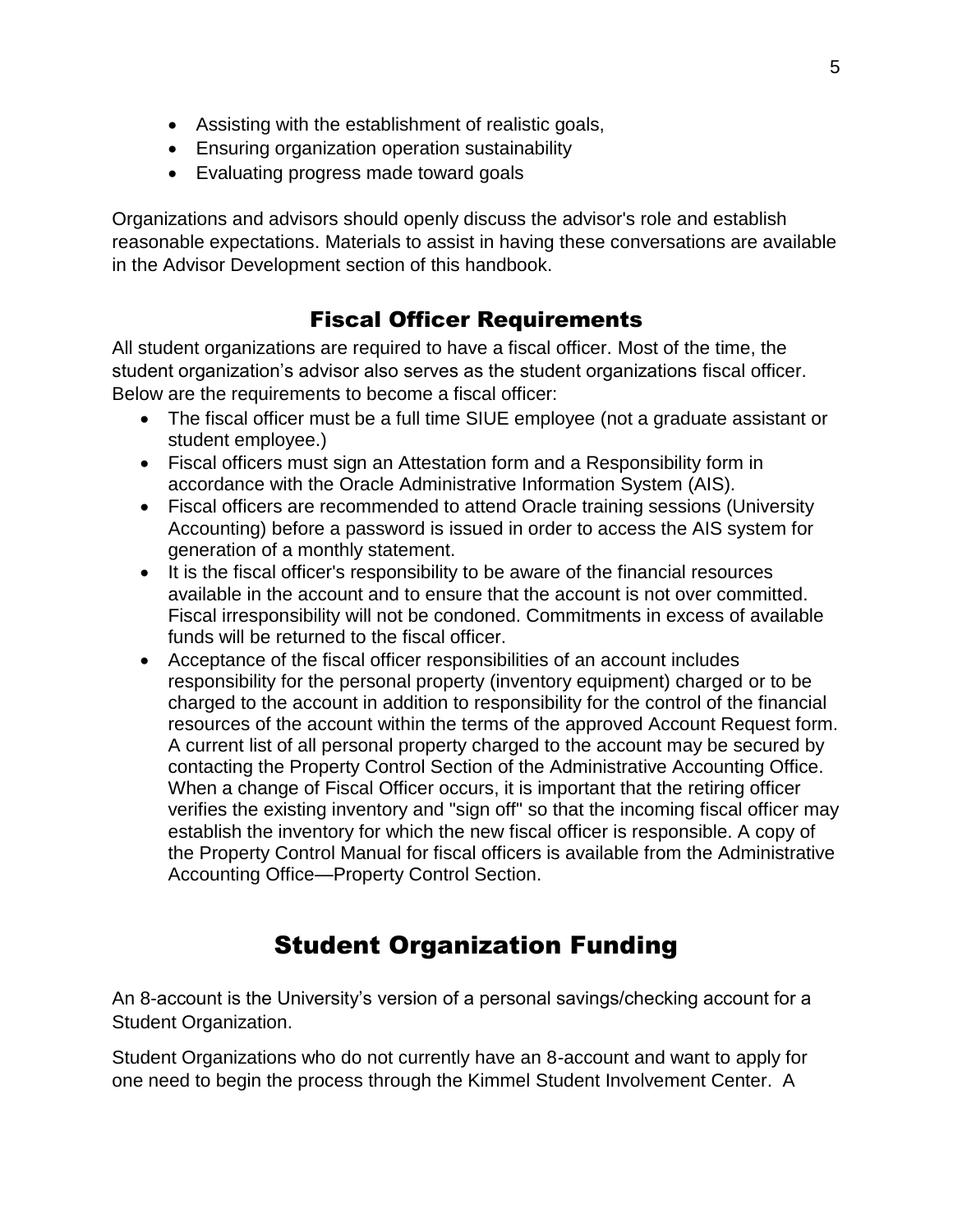Request for New Account Form must be completed and a fiscal officer's signature is required.

Recognized Student Organizations that purchase services or supplies from SIUE departments (i.e., copies, refreshments, audiovisual charges, facility charges, etc.) or who do not receive funding from Student Government may find it convenient to have a University 8-account.

There are specific procedures to be followed when depositing into and requesting expenditures from 8-accounts. The staff of the Kimmel Student Involvement Center is available to assist organizations with these processes.

While the organizations finances should be handled by the treasurer and president, the advisor should also take part in organization's finances. Many organizations maintain a checking account at a local bank. It is suggested that the president, treasurer, and advisor be authorized to secure funds for disbursement to keep proper control of the organization's funds. The group should stipulate that the bank process only checks with two of the three authorized signatures.

The best place to send an organization's bank statement is to the organization's campus mailbox. Since most organizations have new officers at least once a year, the permanent campus address of the organization will ensure that the statements reach the organization instead of a past officer. Bank statements will be locked in a secure area of the Kimmel Student Involvement Center. A notice will be placed in the organization's mailbox indicating that they need to pick up the statement from the Kimmel Student Involvement Center front desk.

#### **Use of External Bank Accounts**

While SIUE prefers recognized student organizations to solely use the University 8-accounts created for student organizations, external bank accounts may be utilized for enhanced access to liquid assets obtained through donations and fundraising. In agreement with Busey Bank (formerly The Bank of Edwardsville), the following policies must be adhered to:

- Advisors/fiscal officers (full-time employees of SIUE), must be listed on the bank account. They must be listed as an authorized signature
- In the event a change occurs with an organization's advisor/fiscal officer or they are no longer employed at SIUE, Busey Bank will require written authorization from said advisor (or the Kimmel Student Involvement Center, if the former advisor is not available) to include the new advisor on the bank account.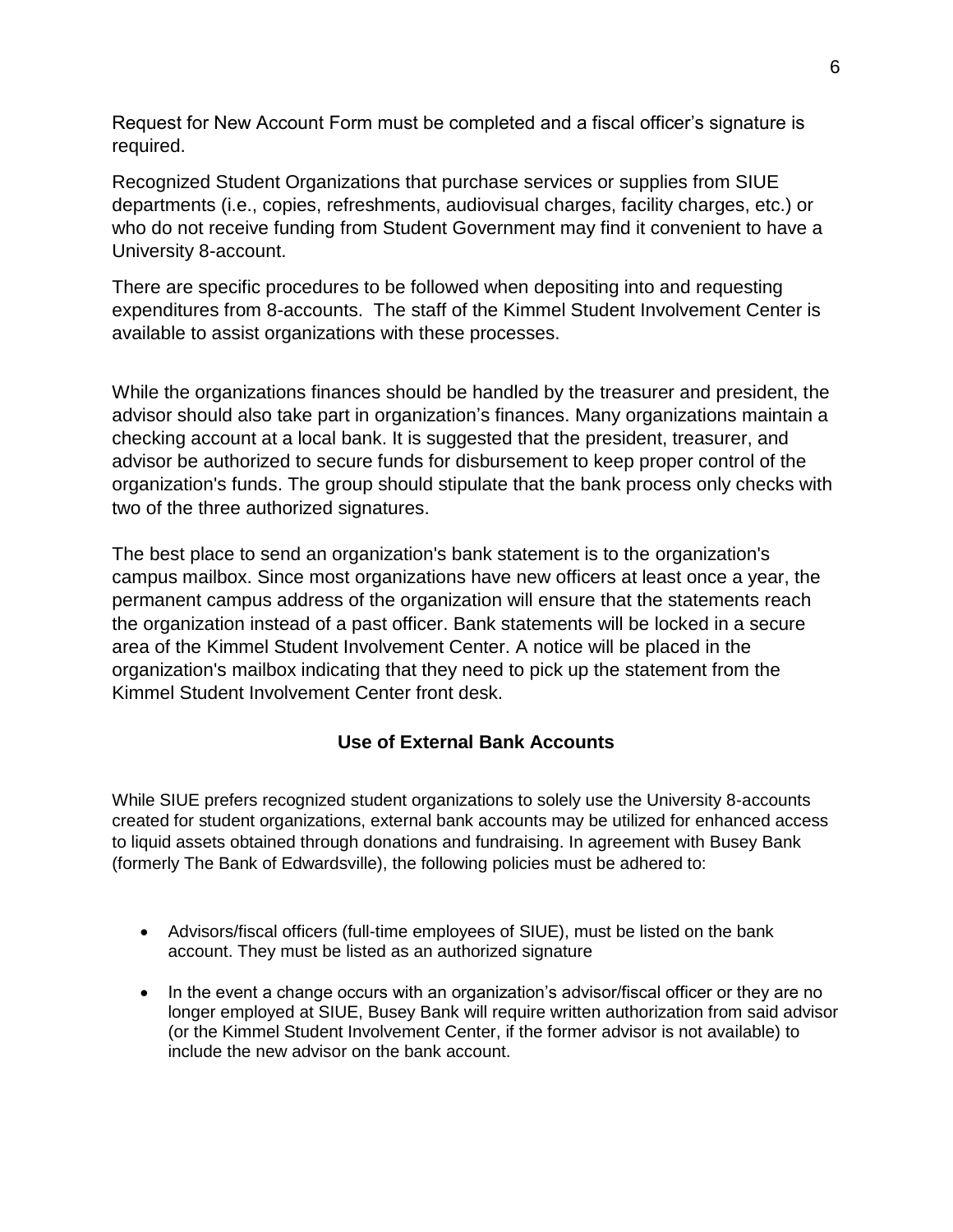- All individuals listed as signatories on the organization's bank account must be present in the event of an account change (adding/removing signatories, for example).
- The advisor/fiscal officer will be responsible for creating a new EIN for the creation of a bank account for a student organization. A secondary piece of identification for the student organization will be required (proof the organization is formed and recognized by SIUE such as meeting minutes, a website, etc.). The organization's name and individuals listed on the account must be included on the secondary piece of identification.
- In the event an account needs to be closed (organization inactivity, organization revocation, etc.), any funds in the account will be distributed via cashier check, money order, or personal check (no cash will be allowed to be distributed).
- The Kimmel Student Involvement Center will communicate regularly with Busey Bank when recognized student organizations have been revoked or have been inactive for more than 1 year to determine status of accounts.

## <span id="page-6-0"></span>Funding from Student Government

Student Activity Fees are collected from all students and administered under the jurisdiction of the Vice Chancellor for Student Affairs. The Vice Chancellor for Student Affairs has delegated authority to administer the funds to Student Government under the guidance of the Kimmel Student Involvement Center.

The Student Government Office serves several functions in support of student organizations:

- Assists student organizations in the management of their funding request accounts
- Advises and trains student organization leaders on the funding process
- Provides accurate bookkeeping and reporting services
- Ensures adherence to all University policies and procedures
- Ensures that the funds allocated to student organizations are expended as approved

Registered student organizations are eligible to apply for funding in the following areas:

- Annual Allocations
- Programs
- Travel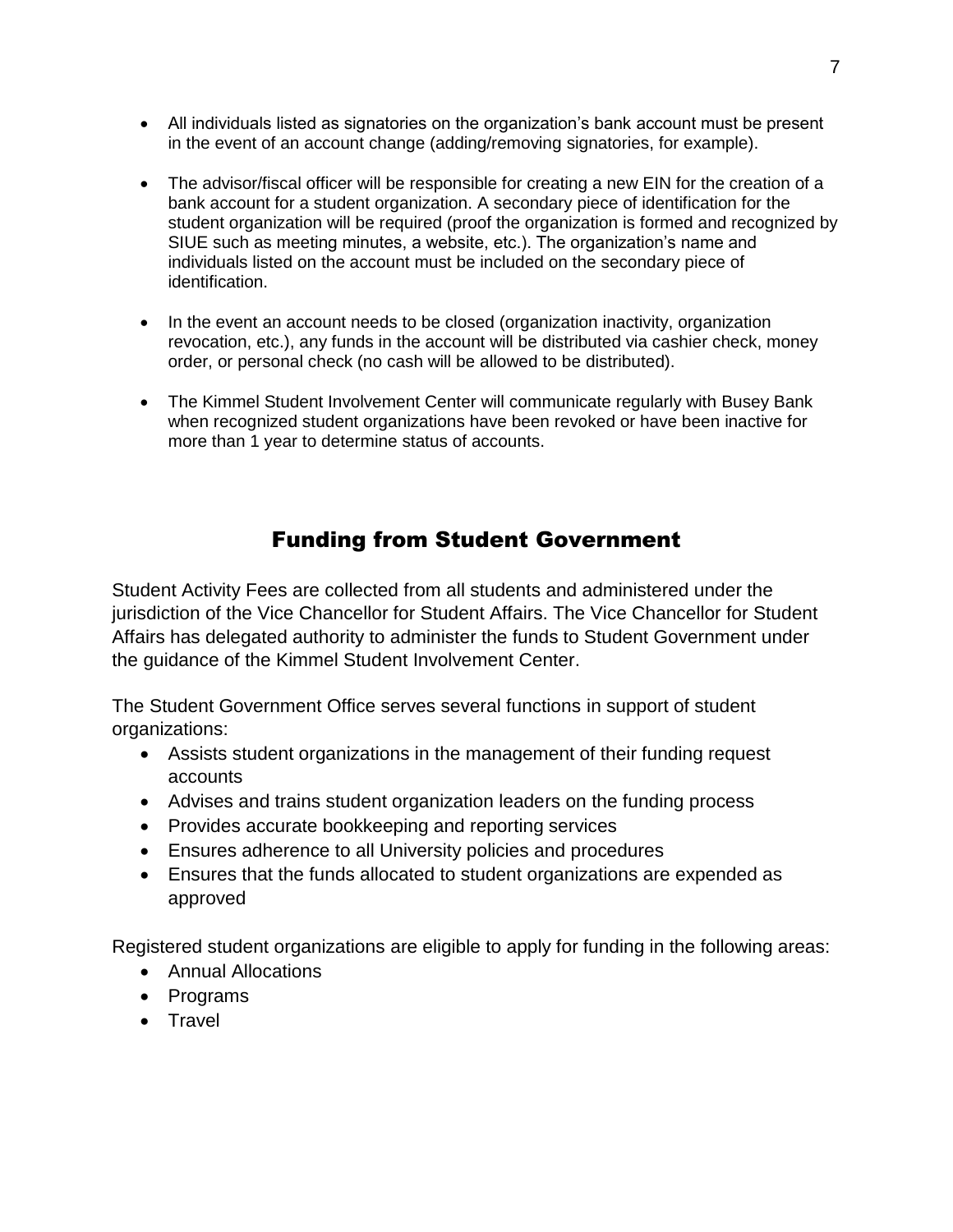New student organizations are eligible to apply for annual allocation funding 30 days after official recognition by the Student Senate, 60 days after official recognition for program funding, 90 days after official recognition for travel funding.

#### **Funding is available on a first-come, first-served basis due to limited funds.**

#### Process for Obtaining Funds

<span id="page-7-0"></span>No organization or event shall be funded if it discriminates on the basis of race, color, sex, religion, national origin, age, sexual orientation, disability, or other factors covered by law.

#### **Any student organization that owes funds to the University or outside businesses or entities will not be eligible to receive any new funding until the outstanding balance has been paid.**

Funding request forms are available in the Student Government Office. All requests for funding must be submitted through the Student Government Finance Board. The Finance Board reviews all student organization funding requests based on the merits of the request and the policies approved by the Student Senate. The Finance Board then submits its recommendations to the Student Senate for approval. The Kimmel Student Involvement Center determines final approval.

Annual Allocation requests for the following fiscal year are approved during the Spring semester. For an organization to be considered for funding, an Annual Allocation request must be submitted to the Student Government Office. The deadline will be posted and announced by the Finance Board Chair.

Program requests must be submitted to the Student Government Office **at least** ten (10) weeks prior to the event. Travel requests must be submitted to the Student Government Office **at least** forty-five (45) days prior to travel.

#### **No late submissions will be heard.**

To learn more about the process to receive Annual Allocations, Program Funding, or Travel Funding please refer to the Student Government Funding Manual.

The manual can be found on the Student Government website, <http://www.siue.edu/kimmel/sg>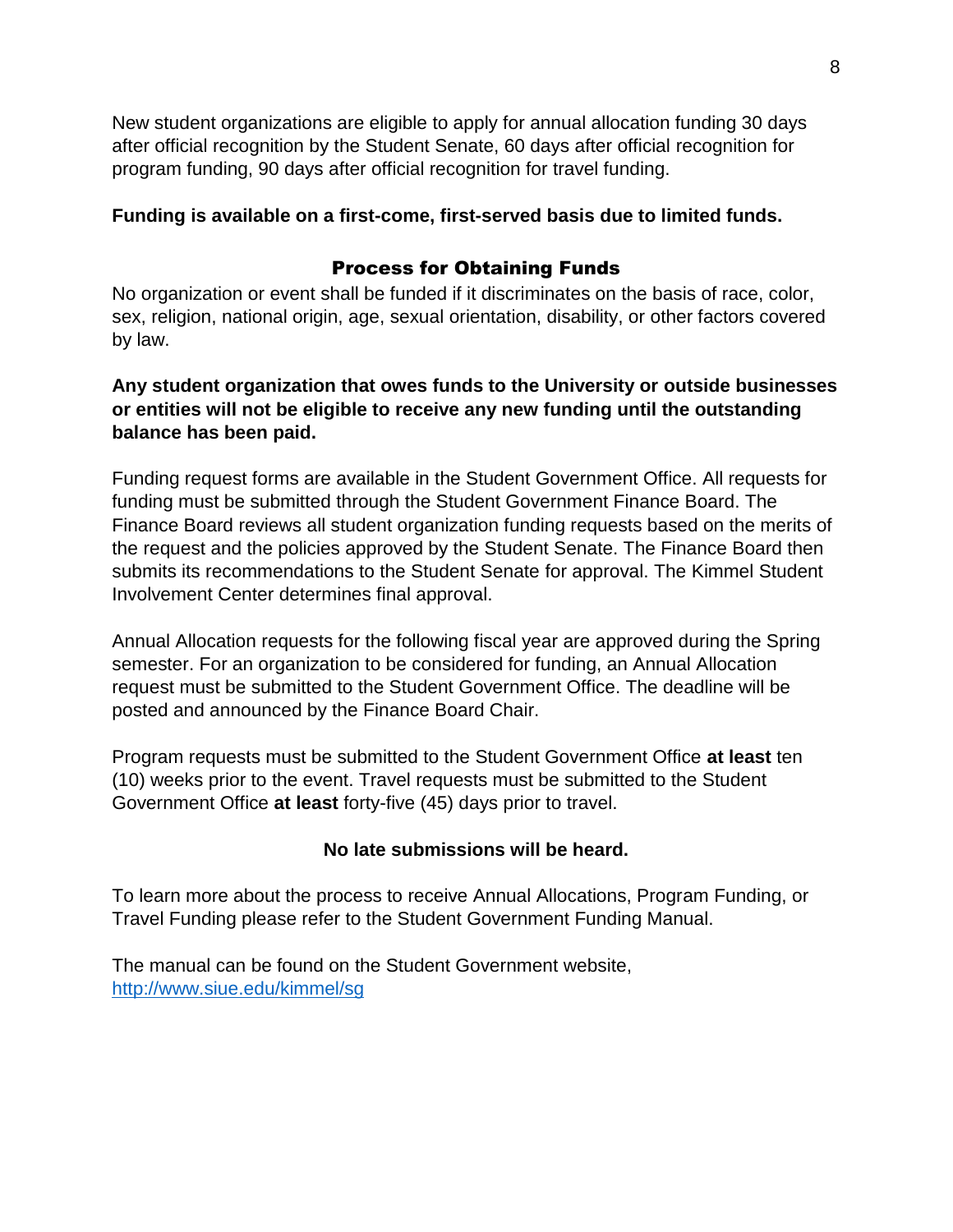## <span id="page-8-1"></span><span id="page-8-0"></span>Important University Policies and Procedures

#### Hazing & Pre-Initiation Activities

(University Policy)

Members of student organizations or other persons associated with activities of student organizations may not engage in any hazing activities that pose any risk of physical or psychological injury to any person.

Hazing in any form is an inappropriate activity. By definition, an act of hazing includes all conditions described by Illinois statutes and/or any activity or attitude, mental, emotional, or physical which ridicules, degrades, embarrasses, leads to confusion or frustration, causes discomfort, or jeopardizes the health, welfare, and safety of an individual or group. Specifically, hazing includes, but is not limited to, the following:

- any activity that might reasonably bring embarrassment or emotional harm to the individual;
- any activity that might reasonably bring physical harm to the individual;
- any activity that requires an unreasonable or inordinate amount of the individual's time or in any manner impairs the individual's academic efforts;
- any activity that requires consumption of any liquid or solid matter;
- any activity that would degrade or otherwise compromise the dignity of the individual, or any requirement which compels an individual to participate in any activity which is illegal or contrary to an individual's genuine, moral, and/or religious beliefs or contrary to the rules and regulations of the University.

Any acts of hazing by an organization and its members, either on or off campus, are strictly forbidden. Hazing is a Class B misdemeanor under Illinois law. Any organization that engages, through any or all of its members, in any act of hazing is subject to severe disciplinary action, defined and outlined in the student code of conduct, including, but not limited to revocation of recognition as an organization at SIUE.

#### Student Conduct

Student Conduct will notify organization advisors and a national organization affiliate, if applicable, of the outcome of any conduct proceedings. Kimmel Student Involvement Center staff will also be copied on any correspondence to the student organization, advisor(s), and national organization (if applicable). More information regarding the Student Organization Conduct Process can be found in the Student Organization Handbook.

#### Risk Management

<span id="page-8-2"></span>Southern Illinois University maintains a general liability insurance program. The programs cover University employees while acting within the scope of their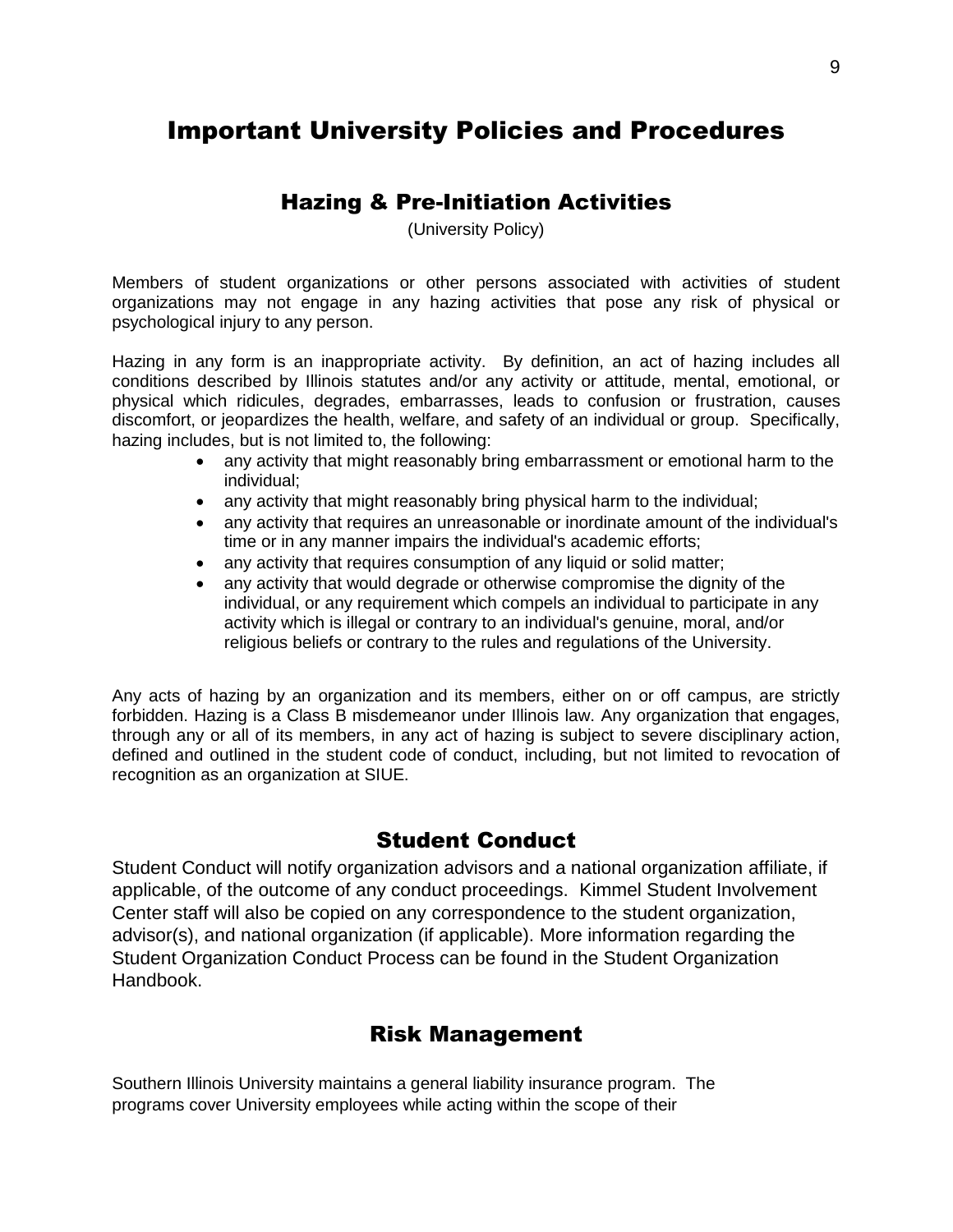responsibilities to Southern Illinois University. This includes RSO advisors, who are employees or volunteers, responsibly performing duties with the scope of being an advisor. Program details and exclusions can be found at: [http://siusystem.edu/risk](http://siusystem.edu/risk-management/generalandprof.shtml)[management/generalandprof.shtml](http://siusystem.edu/risk-management/generalandprof.shtml)

Southern Illinois University organizations, clubs, sport clubs, and officers of these respective groups are not ordinarily covered by SIU's general liability insurance program. These organizations, officers, and individual members can be sued for negligence and held personally liable for damages. Therefore, these organizations need to consider and address risk inherent in any activity or event. This includes considering general liability insurance for the organization and events.

SIU may require such organizations to provide proof of general liability insurance, other insurance, and signed participant waivers for activities held on campus or coordinated through the Kimmel Student Involvement Center. These will likely be required for the following events or activities:

- 1. Anticipated attendance is above 100
- 2. Police are needed
- 3. Significant community presence is expected
- 4. Involving alcohol
- 5. Involving travel
- 6. Considered high risk\*

A copy of the approved waiver may be found in the appendices and is also available in the self-help area of the Kimmel Student Involvement Center on the Kimmel Student Involvement Center website.

\*(including but not limited to combustible material (including firearms, engines, rockets, etc), inflatables, water activities, livestock, horseback riding, weapons, activities above or below the earth, Club sports, International travel, and martial arts)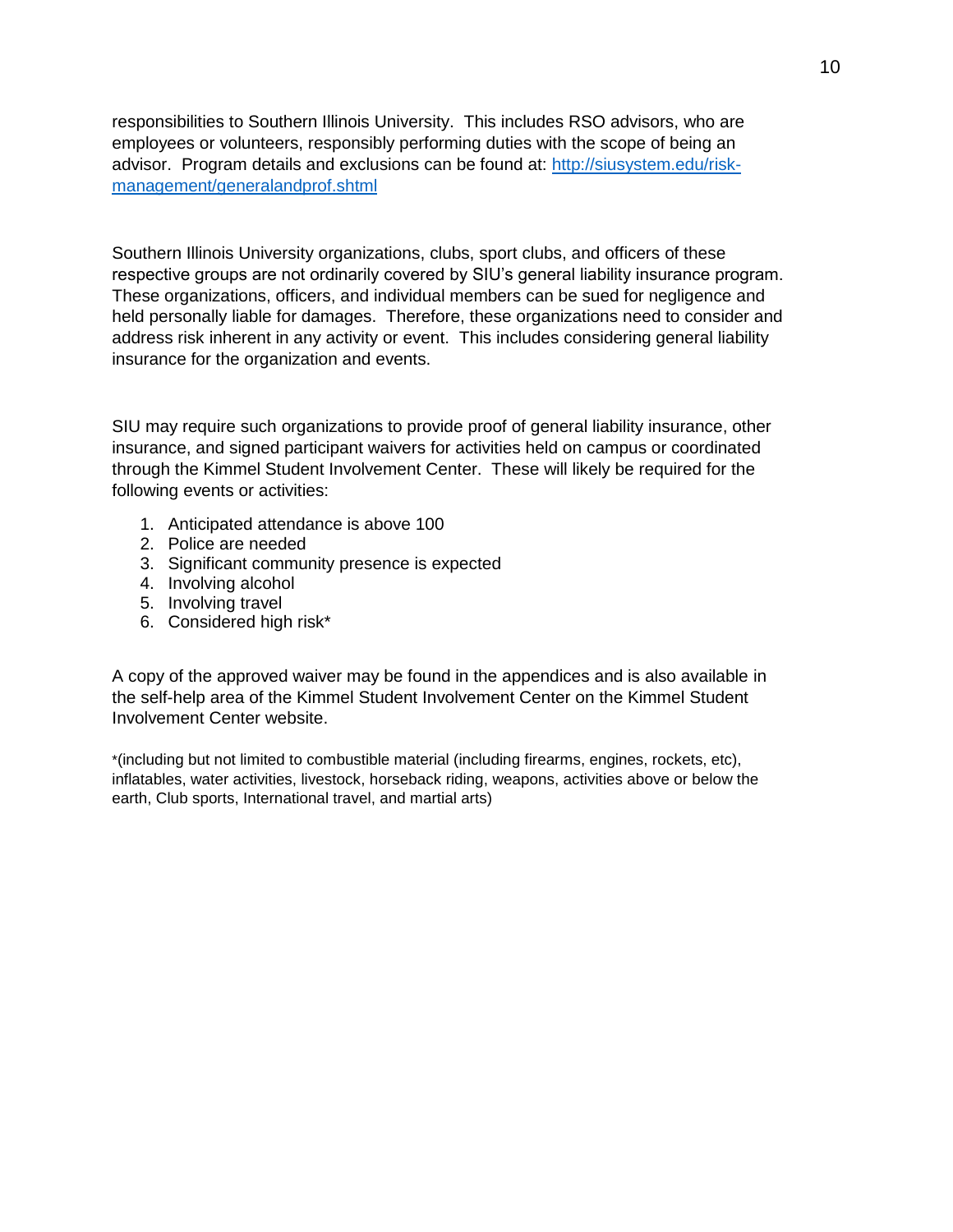## Appendix: Additional Resources

## <span id="page-10-1"></span><span id="page-10-0"></span>Student Organization Leader/Officer Transition Guide

A thorough and intentional Leadership Transition plan will provide an organization with continuity so that next year's officers can build on the knowledge gained rather than starting from ground zero. Below are only suggestions, take pieces that work for your group.

#### **Tips for a successful transition**

 When new officers have been elected, orient them together as a group with all of the outgoing officers. Try going on a retreat together. This process provides the new leaders with an opportunity to understand each other's roles and to start building their leadership team. Outgoing officers should openly share what they believe went well and what they would change if they had it to do over again.

 Make introductions to resources. Schedule time to walk around campus with the new officers and introduce them to important people who can serve as key resources (Advisor, Kimmel, Event Services, etc.).

 Recognize your outgoing officers. Could be certificates, gifts, thank-you cards, etc. Show your group that leaders are valued and an important part of your organization.

#### **The Basics**

 Register your organization through Get Involved at SIUE. This is done annually each spring

• Ensure you transition your [Get Involved](https://getinvolved.siue.edu/) page to the new officers. You can access "how to guides" online to assist with this transition [here.](http://www.siue.edu/kimmel/organizations/getinvolved.shtml)

 Give access and instructions to any other online platforms, including (but not limited to):

- $\circ$  Email accounts
- o Social media accounts
- o External websites
- o Online document storage (Dropbox, Google Drive, etc.)
- o National affiliation website login information

 If your organization holds space (desk or locker) in the Kimmel Student Involvement Center, ensure the key is passed on to the new leadership (and that they know where your space is and the requirements for use of the space)

 If you transition officers AFTER you register your organization for the year, complete the officer change form [here.](https://siue.campuslabs.com/engage/submitter/form/step/1?Guid=90d087b3-f356-4b01-8fa7-6f5463dc27d1)

 If you transition officers BEFORE your register for the year (in the spring), complete the online registration process through Get Involved at SIUE

Explain how to reserve space on campus through Event Services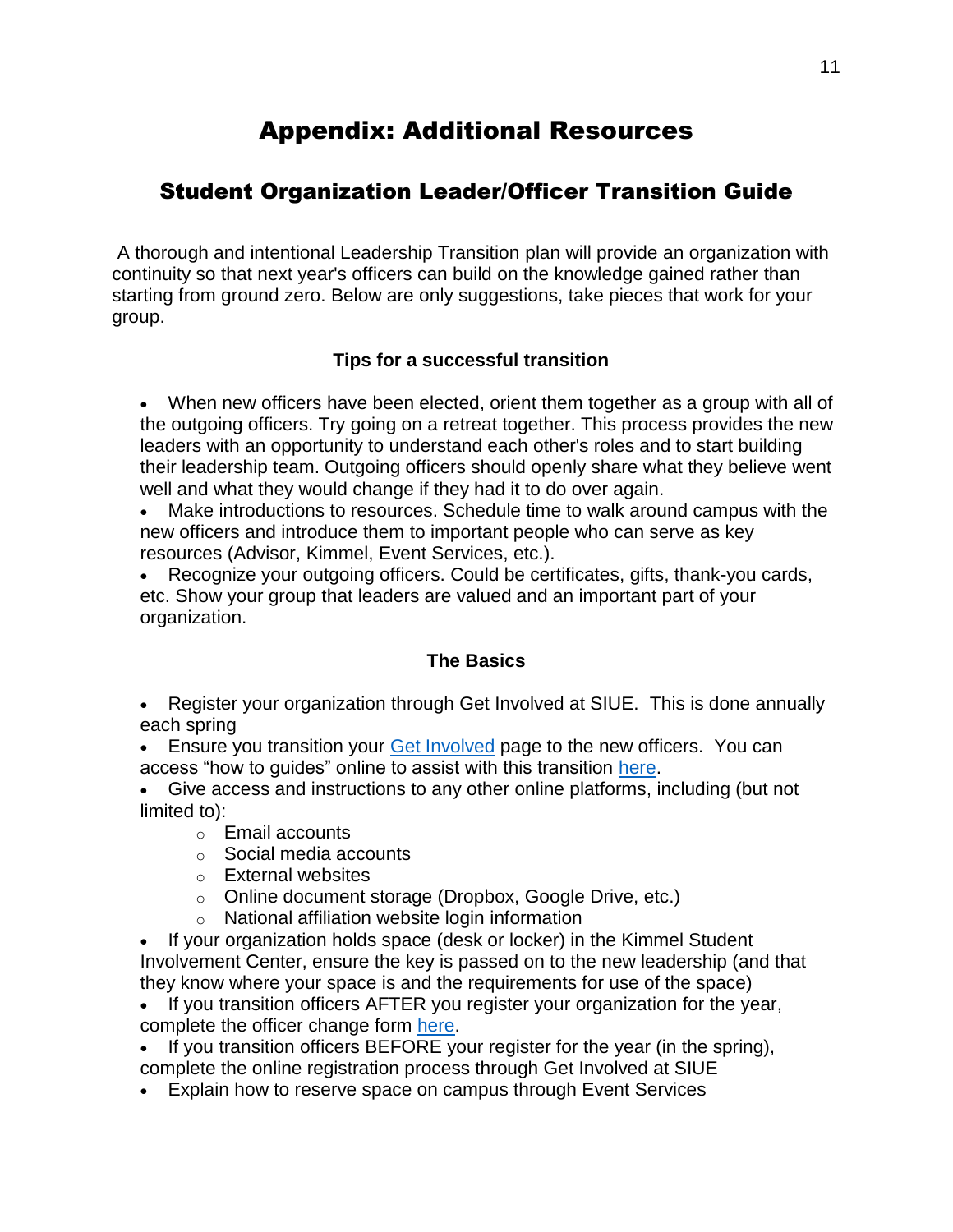• If your organization received annual allocations through Student Government, make sure the new officers are aware of the process to spend those funds

#### **Share all organization documents**

Share documents electronically to allow new officers to easily update. Hard copy binders are an option as well, but harder to pass along to future leaders or edit documents. You can load any documents your organization needs to use to your Get Involved page. Some organizations also use Google Drive and/or Dropbox to help store documents online easily. Below are ideas of what to include:

- Constitution/Bylaws
- Mission, philosophy, goals and/or purpose of organization
- Organization history
- Budgets/Financial Reports/Bank Statements
- Meeting minutes
- Agendas
- Any evaluations of events/programs
- Calendar of events/deadlines
- Officer position descriptions
- Committee position descriptions
- Election process and timeline
- Membership recruitment information and timeline
- List of members and their contact information (email, phone number, etc.)
- Membership application
- Past correspondence
- Event planning guides for any annual events
	- o Copies of flyers/posters from events
- Marketing materials including logos, posters, photos

#### **Finances**

- Discuss the financial status of the organization
- Share where your organization receives money from
- If your club received annual allocation funding, share information and budget
- Get new leadership on as signers on your bank account and remove old leadership.
- Pass on any online bank passwords.
- Discuss any fundraising plans or goals
- Pass along checkbook
- Documents to share: Budget spreadsheet, past student organization funding applications, any approved budgets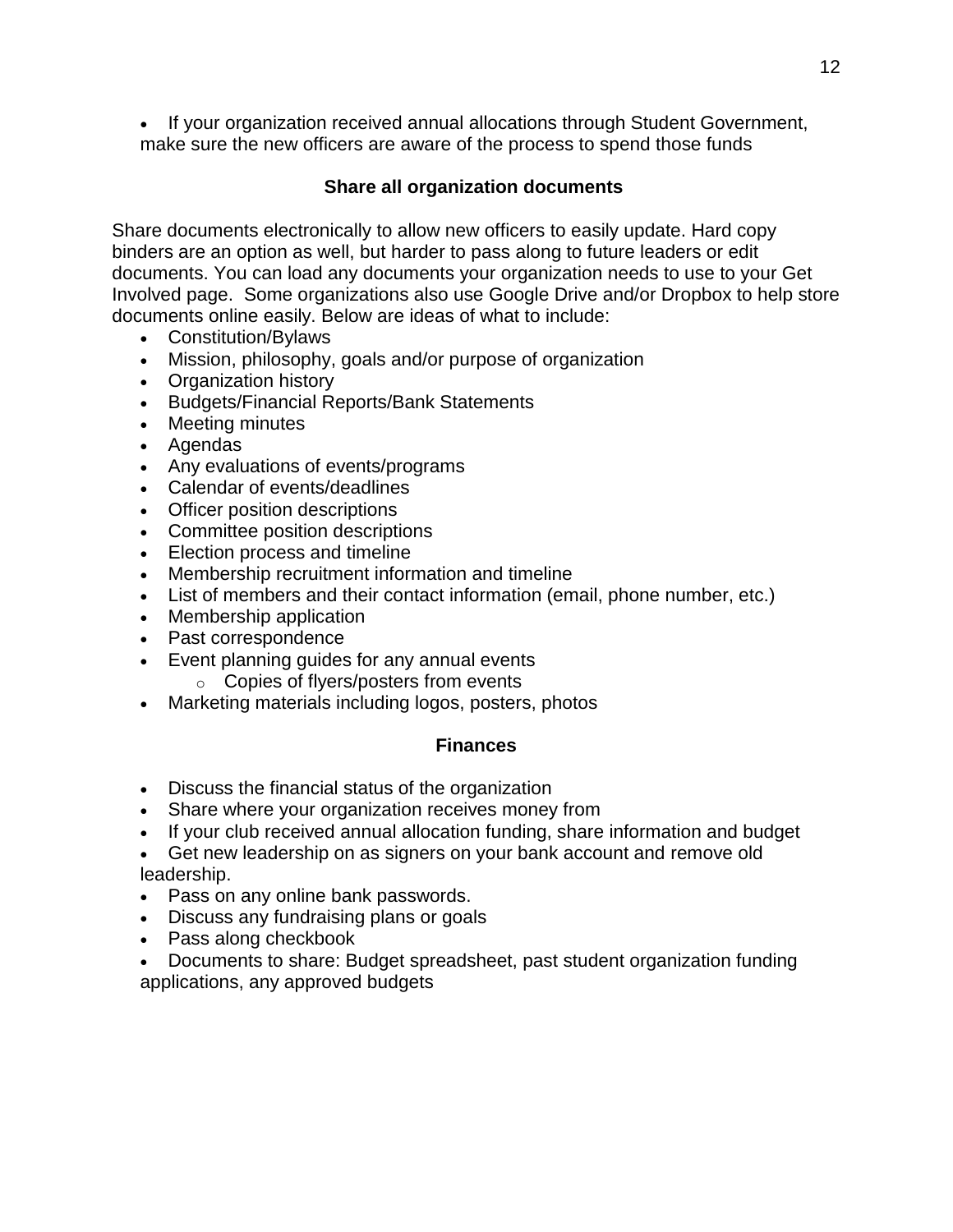## Sample Organization Officer Roles

<span id="page-12-0"></span>Each student organization writes its own constitution and bylaws, which should outline the basic role of each organization officer. It is solely up to the members of the organization to assign responsibilities to a specific officer. This document reviews some possible position responsibilities.

Although a student organization's constitution lists some specific positions' responsibilities, each officer should have the freedom to personalize his/her office. Individual interest areas and skills often dictate how the officer allocates their time. However, a good officer never forgets what the basic responsibilities are.

#### **Role of the President**

*Some Potential Responsibilities:*

- Presides at all meetings of the organization
- Calls special meetings of the organization
- Schedules all practices, classed, and other activities of the organization
- Obtains appropriate facilities for organization activities
- Completes annual registration forms
- Represents organization at official functions
- Maintains contact with organization advisor
- Maintains contact with organization alumni
- Maintains contact with affiliated department or section
- Maintains contact with national organization
- Remains fair and impartial during organization decision making processes
- Votes in cases where there is a tie

#### **Role of the Vice President**

*Some Potential Responsibilities:*

- Assume the duties of the President as needed
- Plans officer's orientation and organizational retreats
- Assists other officers with tasks as needed
- Coordinates organizational recruitment efforts
- Represents organization at official functions

### **Role of the Secretary**

*Some Potential Responsibilities:*

- Keeps a record of all members of the organization
- Keeps a record of all activities of the organization
- Keeps and distributes minutes of each meeting of the organization
- Creates and distributes agendas for each meeting of the organization
- Prepares organization's calendar of events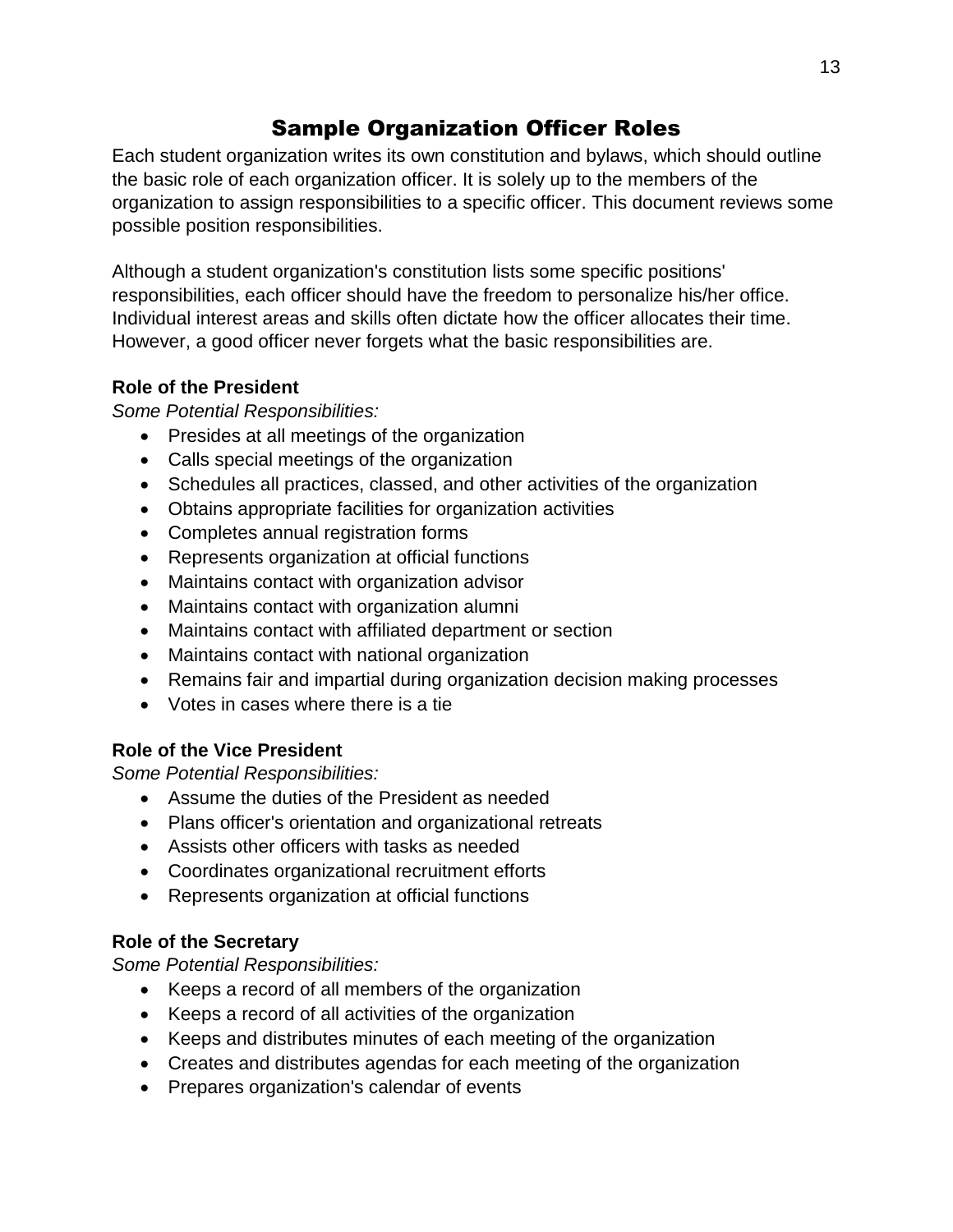- Prepares and files any report required
- Coordinates organization elections

#### **Role of the Treasurer**

*Some Potential Responsibilities:*

- Keeps all financial records of the organization
- Pays organization bills
- Collects organization dues
- Prepares and submits financial reports to the members
- Prepares an annual budget
- Prepares all budget requests for funds
- Is familiar with accounting procedures and policies
- Advises members on financial matters (i.e. vendors, ticket selling procedures, etc.)
- Coordinates fundraisers

#### **Other possible positions:**

Parliamentarian, Programming/Events, Standards, Recruitment, Community Service, New Member Educator, Social Media Manager, etc.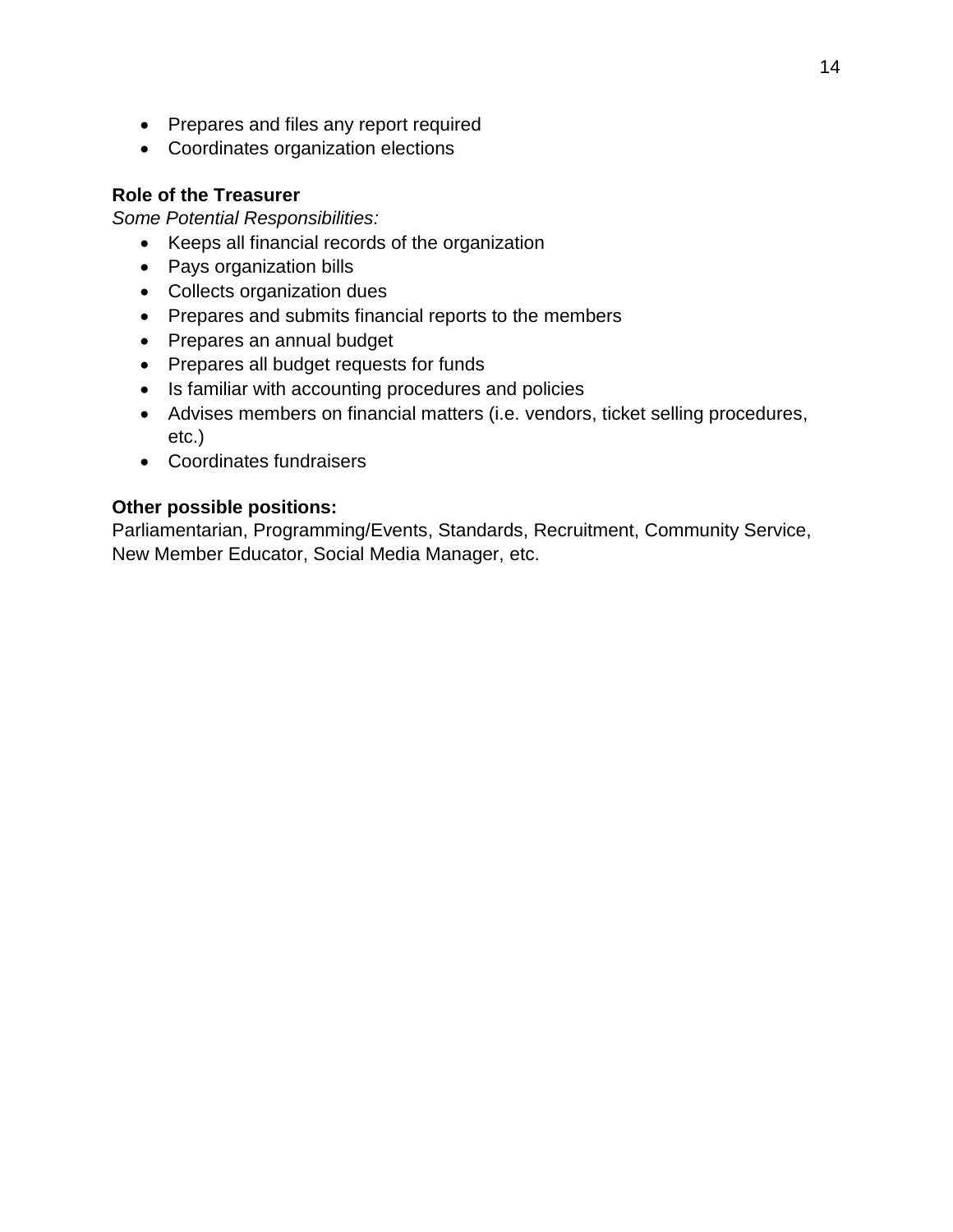## Advisor Expectations Agreement

<span id="page-14-0"></span>Each advisor perceives his/her relation to a student organization differently. Some advisors play very active roles by attending meetings, working with student officers, and assisting in program planning and development. Others maintain a more distant relationship to the organization. Advisors should be both accessible and interested in the functions of the student organizations.

**Directions:** The advisor and organization leader(s) should meet to complete this agreement together and discuss expectations of the advisor. For items that are determined not to be the responsibility of the advisor, it may be helpful to assign that task to a specific officer.

| <b>Advisor Name</b> | Signature |
|---------------------|-----------|
|                     |           |
| <b>Officer Name</b> | Signature |
| <b>Officer Name</b> | Signature |
| <b>Officer Name</b> | Signature |
| <b>Officer Name</b> | Signature |

By signing this agreement, the advisor and officers of the student organization agree to have a positive working relationship and meet stated expectations agreed upon above. In addition, the advisor and officers agree that they will communicate to one another if expectations are not being met or need to be revised throughout the academic year.